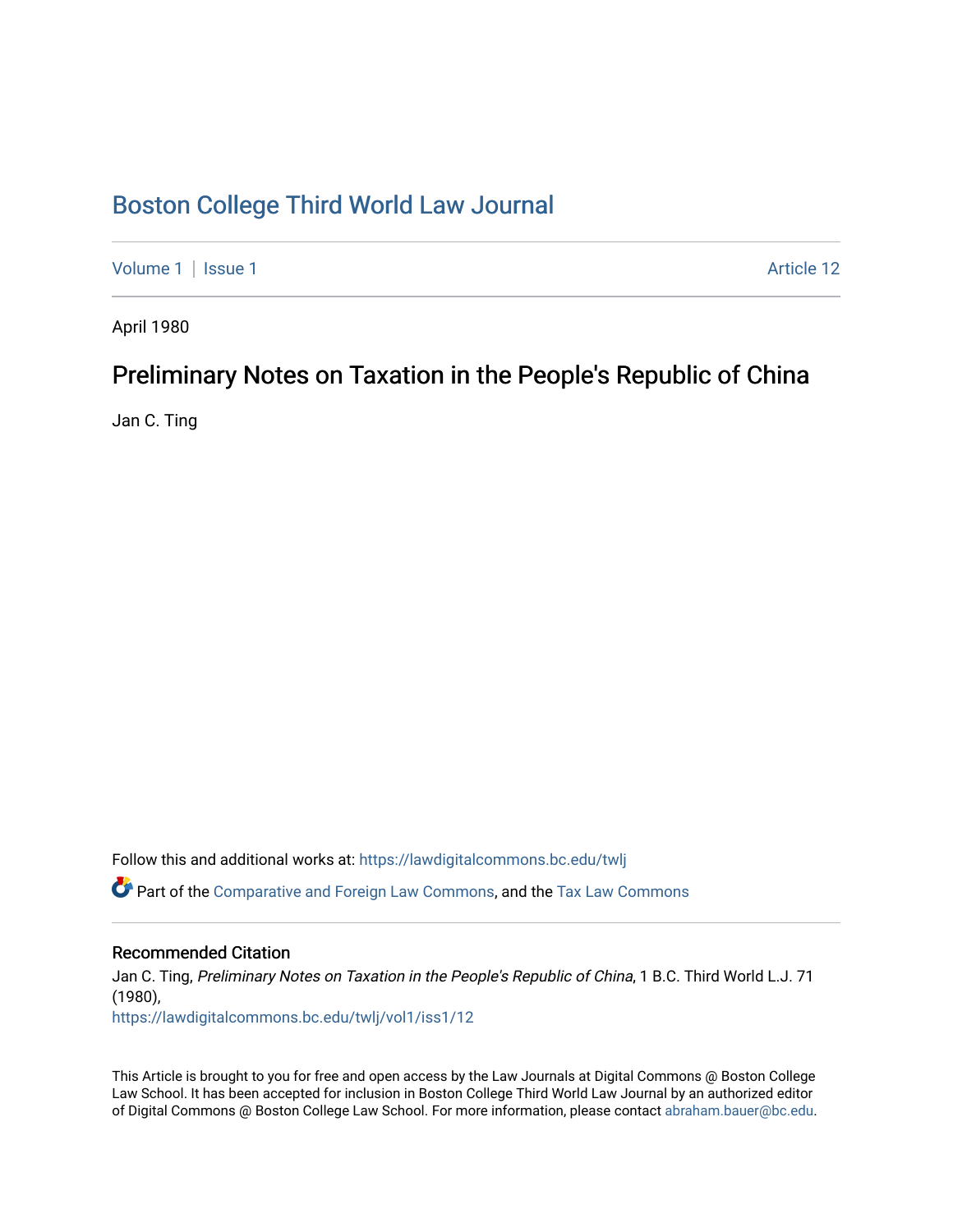Boston College THIRD WORLD LAW JOURNAL

*volume* 1, *Number* 1, *Spring 1980* 

#### PRELIMINARY NOTES ON TAXATION IN THE

### PEOPLE'S REPUBLIC OF CHINA\*

JAN CHING-AN TING\*\*

*"To pay tax is* a *glor£ous duty of the people, and the patriotic concept of paying tax according* to *law should be established among the people, Tax workers should promote* a *closer re1ati'onship between the government and the people, raise the revolutionary standard, and hold fast*  to *the splendid trad£tion of frugality and hard work."* 

From Regulations on the Administration of National Taxation, 31 January *1950.1* 

So said the State Council in 1950. But what is the role of taxation in China today? As a modest prelude to answering that question, this paper attempts to summarize Western understanding of the development of the tax system of the People's Republic of China (PRC) in the 1950s. Western study of the PRC's system of taxation seems to be limited to this period and thus constitutes "the state of the art" on this subject. Principal sources are 2 discussed in a footnote. It is my impression that the study

\* This article was first published in 5 Review of Socialist Law 347(1979) which is published in cooperation with the Documentation Office for East European Law of the University of Leyden,The Nether-1ands.Reprinted with permission of the author. \*\*Associate Professor of Law, Temple University School of Law, PA; J.D., Harvard Law Schoo1,1975; M.A. (Asian Studies), University of Hawaii, 1972; B.A., Oberlin College, 1970.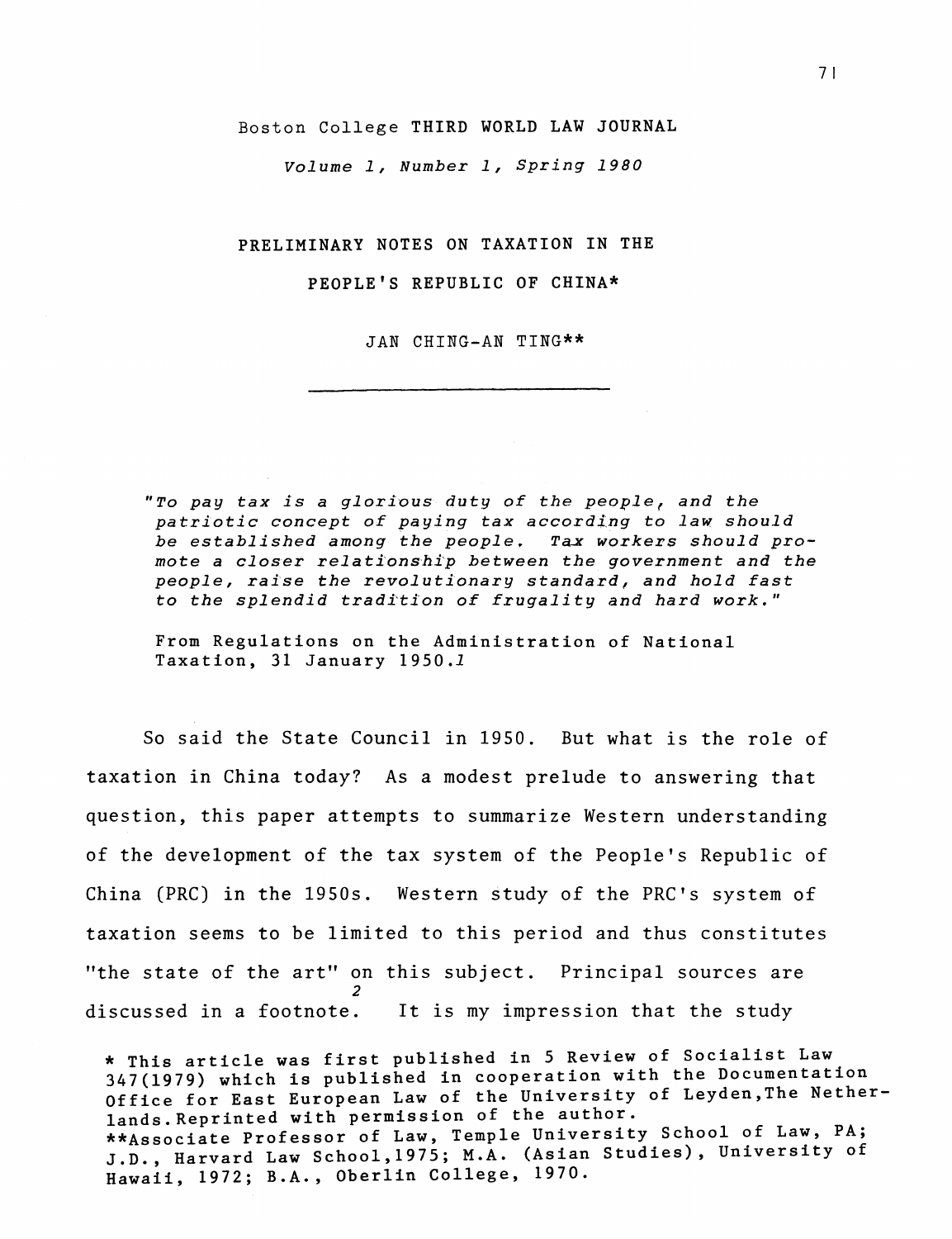of taxation in China in the 1950s remains significant since the tax system has not changed in substance, if at all, in the last twenty years. This impression is supported by recent Chinese comments on the tax system, in published articles, and at a briefing on economics and taxation given by the China Council for the Promotion of International Trade in Peking on 3 10 December 1978.

An initial question is how to define "taxation" in China. Should the taxes paid by a state enterprise, for example, be distinguished from the profits transferred by the same state 4 enterprise to the government? Should the agricultural tax be regarded differently from government purchases of grain at fixed prices?

China has classified profits from state enterprises and grain purchases as distinct from taxation. While arguments can be made that these are forms of indirect taxation, there are also reasons to support, at least for purposes of study, the distinction made by the Chinese. Taxes are obligatory payments, fixed by law, to the government budget from the incomes or other property of organizations or individuals, paid in specific amounts at specific times. Profits from state enterprises are not obligatory by law, and are not required to be paid at specific times in specific amounts. Unlike the agriculture tax, grain purchases are not added to the state budget.

It seems clear that the purpose for taxes, unlike other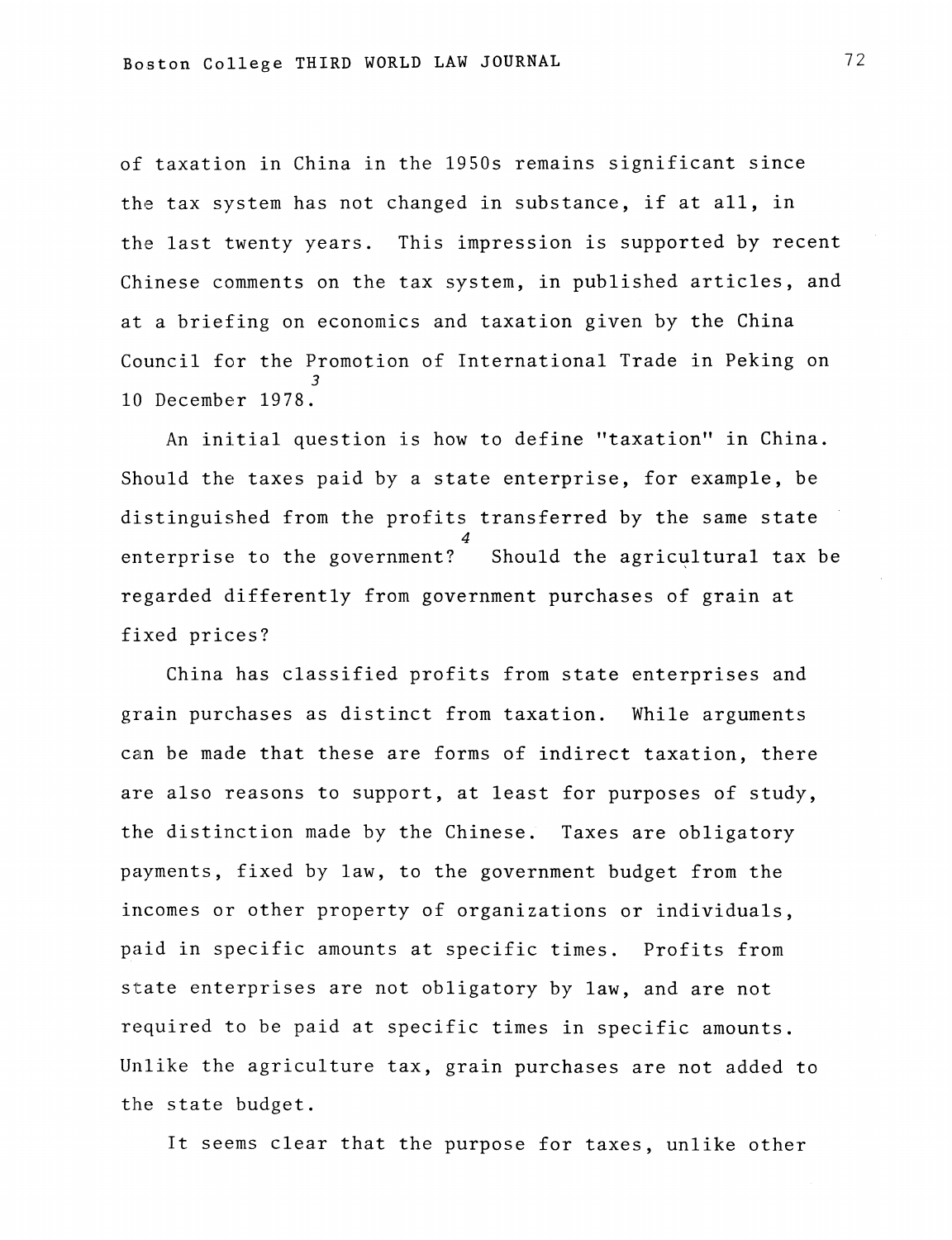government revenue in China, includes important elements of control and supervision. A China Council for the Promotion of International Trade spokesman recently responded to a question of why a distinction was made between taxes and other state revenue by saying, "It is convenient for us to carry out 5 economic accounting." He made clear that the surplus from Chinese state enterprises is not regarded as a tax.

Until a more complete understanding of Chinese taxation is developed, it would seem at least premature to challenge the Chinese definition of what are taxes. It is enough at this time to say "taxes" are shui, and shui are taxes.

The most important taxes in China in terms of revenue raised are first, the industrial and commercial taxes (gong shang ye shui), and second, the agricultural tax (nong ye shui). Prior to the Second Five-Year Plan which began in 1958, the industrial and commercial taxes consisted of four separate taxes on both private and state industry and commerce:

(1) A Soviet-style turnover or circulation tax (liu tong shui) on 22 categories of key commodities, including tobacco products, alcoholic beverages, flour, matches, cotton thread, paper, cement, pig iron, nonferrous metals, rolled steel, coke, and others. The tax imposed only once in the production stream and was generally paid by the wholesale commercial organization upon receipt of the goods, or by the producer in case of a direct sale bypassing wholesalers. A different tax rate prevailed for each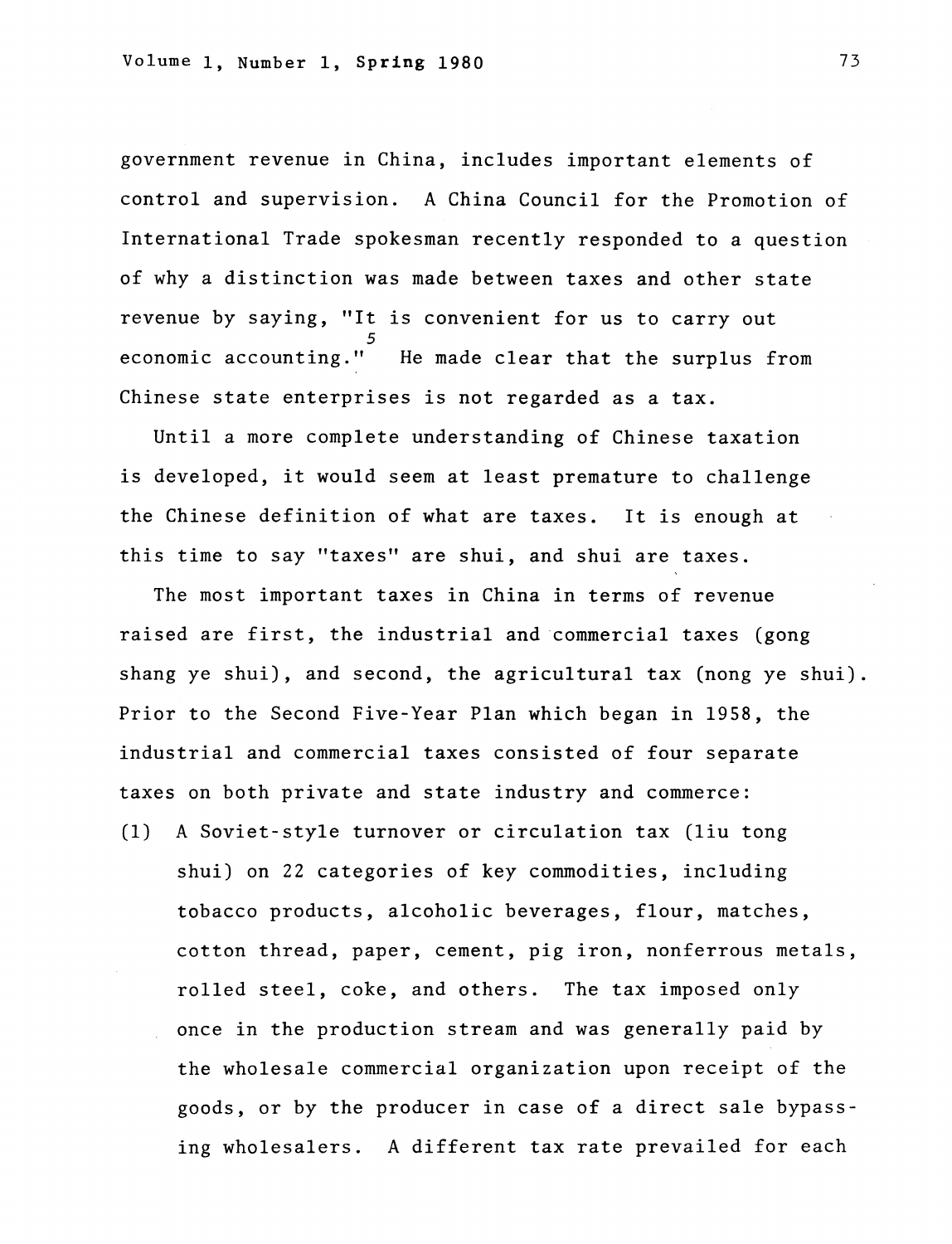item, some calculated on price or value of the goods, and some based on volume. This tax, instituted in 1953, at the start of the First Five-Year Plan, replaced overlapping wholesale and retail taxes which varied greatly among the 6 regions and provinces.

- (2) A commodity tax (huo wu shui) was imposed on the manufacturers (or transporters in the case of non-manufactured goods) of a range of commodities not subject to the turnover tax, including grain, silk thread, some edible oils. Beginning in 1953, the tax was computed using the specified percentage for each commodity on the basis of wholesale 7 prices as set by state trading companies.
- $(3)$  A business tax (ying ye shui) was imposed on commerical (non-industrial) enterprises and on those industrial enterprises producing goods not subject to either the turnover or commodity taxes. The tax was assessed on volume of goods handled or produced at a rate fixed 8 according to the commodity, varying from 1% to 15%.
- (4) An income tax (suo de shui) was levied on the profits of joint state-private enterprises, cooperatives and private enterprises. State enterprises have always been exempt from the payment of income taxes. Profit is determined by deducting costs, losses, and other expenditures from receipts. Rates were progressive in 14 brackets from 5% on profits up to 300 yuan annually, to 30% on profits over 10,000 yuan. Special favorable provisions reduced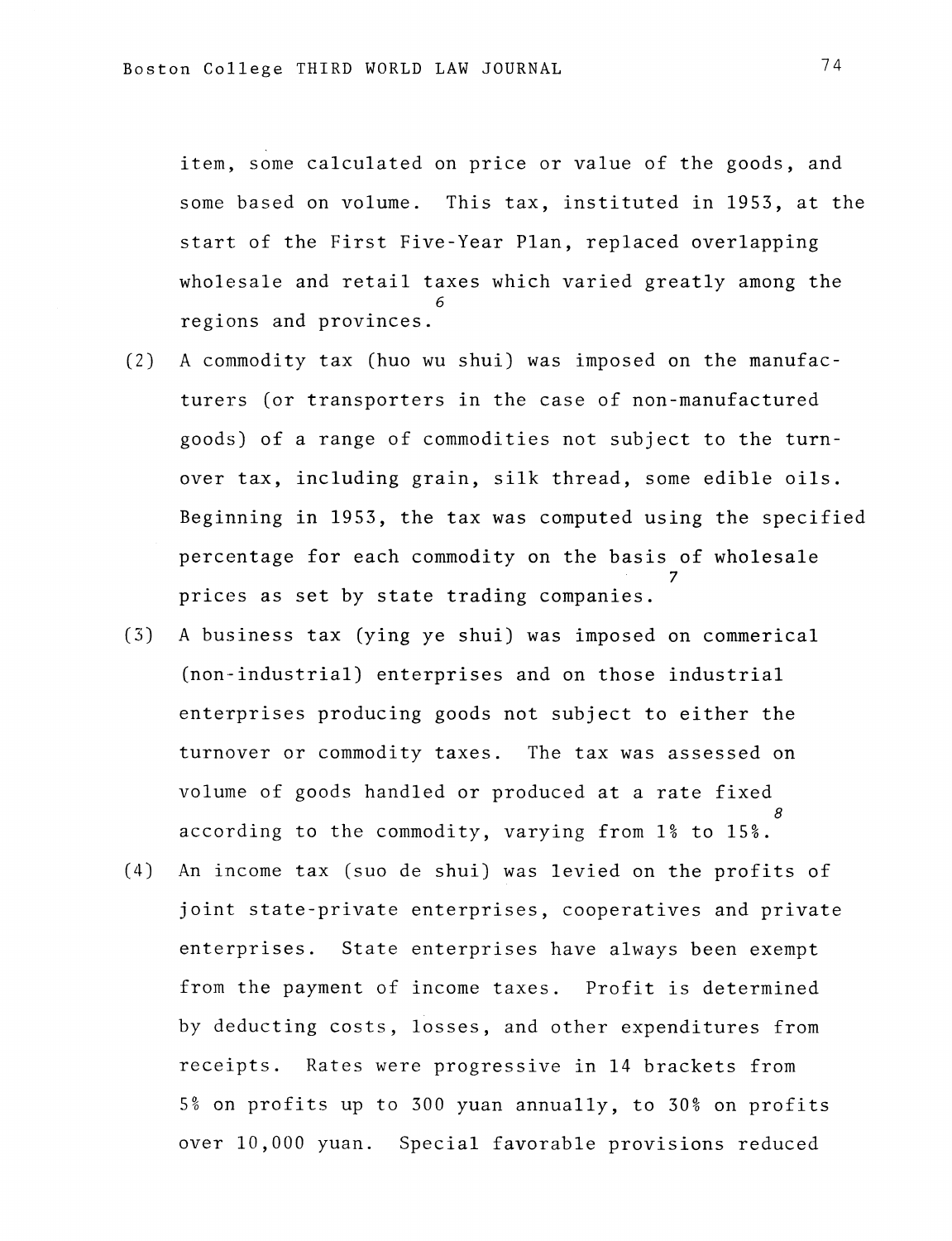the income tax for cooperative enterprises.<sup>9</sup>

While the overlap and similarity of these taxes suggest needless complexity, they represent a dramatic simplification of the taxes on industry and commerce which had prevailed before the First Five-Year Plan. A further simplification occurred in 1958 when all the above taxes and a stamp tax (yin hua shui) on documents were amalgamated into a consolidated tax on industry and commerce. The income tax is not specifically mentioned in the new rules and regulations, presumably because it had largely disappeared as a result of the socialization of industry and commerce.

The new consolidated tax on industry and commerce was principally an expansion of the Soviet-style turnover tax to virtually all products and commodities. The tax is imposed only once on a finished product when the producer or wholesaler received proceeds. This eliminated taxation of raw and semiprocessed materials utilized in the production of finished products. In certain commercial trades where the turnover tax would not apply, tax rates would be imposed on (gross?) business income. A few examples from the long schedule of tax rates issued with the new rules and regulations:

Tax on articles:

Tax rates:

| Grain<br>Cigarettes | °<br>$40 - 69$<br>°  | Retail Sales<br>Communications-<br>Transportation | %<br>2.5% |
|---------------------|----------------------|---------------------------------------------------|-----------|
| Tea                 | $\frac{1}{2}$<br>40. | Service Trades                                    | $3 - 7$ % |
| Coa1                | 7.5%                 |                                                   |           |
| Cement              | - 2<br>2.O           |                                                   |           |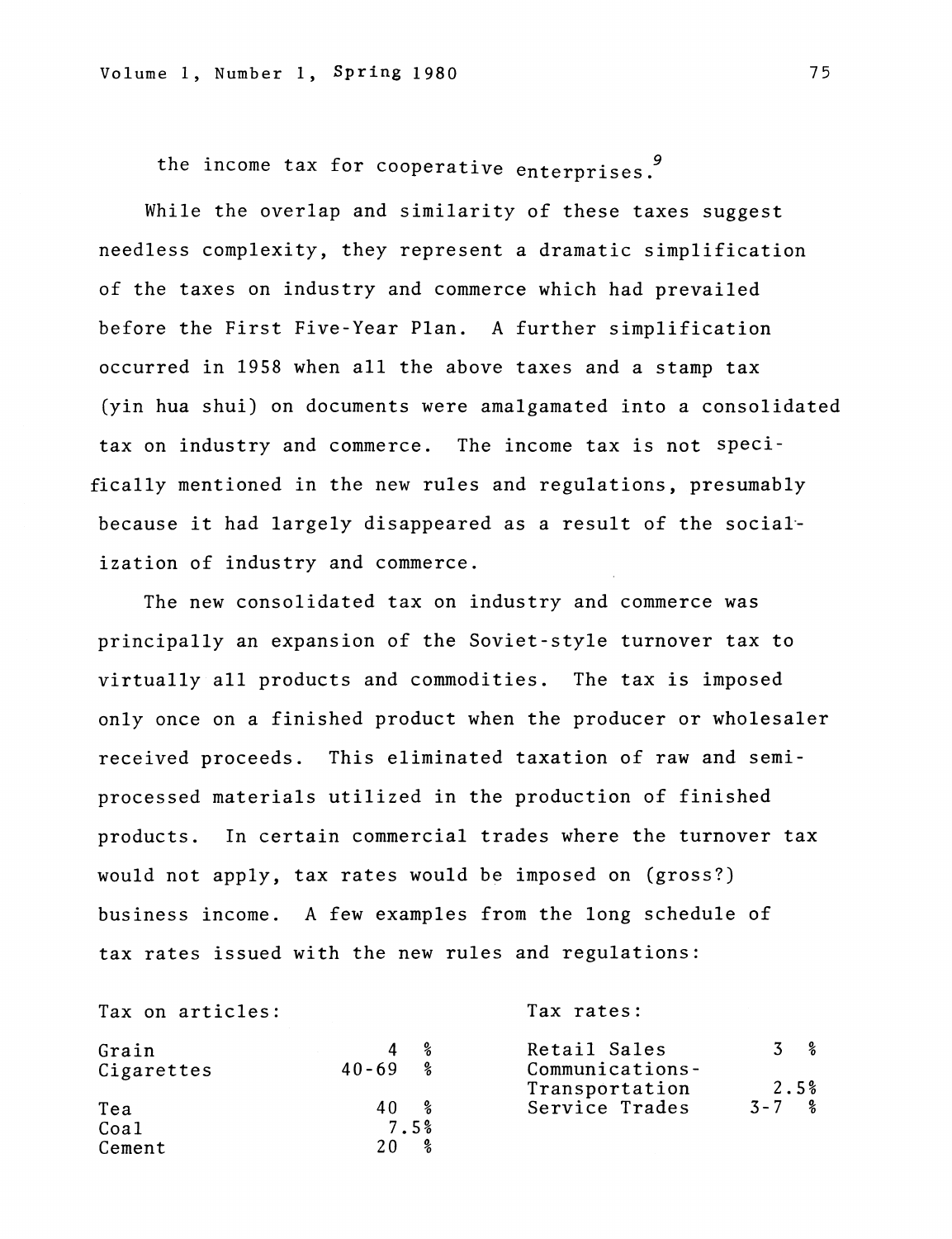Tax on articles:

| Ordinary paper    | 1 O<br>- %             |  |  |  |
|-------------------|------------------------|--|--|--|
| Cotton cloth      |                        |  |  |  |
| (unbleached)      | 1.5%                   |  |  |  |
| (printed or dyed) | $5 -$<br>$\frac{9}{6}$ |  |  |  |

Exemptions were provided for state banks, insurance enterprises, agricultural machinery stations, medical and health services, scientific institutions, and others. Local people's councils were directed to develop separate tax regulations on the consolidated industrial and commercial tax to be collected from agricultural production collectives and their members, individual peasants, remnant capitalists, handicrafters, small *10*  traders, and peddlers.

The official reason for the consolidation was that with the large-scale socialization of industry and commerce completed, it was no longer necessary to maintain the complex system of taxes required by a mixed state-private economy. In the absence of subsequent fundamental changes in industry and commerce, this tax is presumably still in force in substantially the same form. Revenues from industrial and commercial tax increased consistently throughout the 1950s, and as a percentage of state tax receipts increased from approximately 50% in 1950 to over 75% in 1959. (See appended table.)

Agricultural tax. Beginning with the Second Five-Year Plan in 1958, and with the completion of agricultural collectivization, the agricultural tax was collected on a flat, proportional basis, with an average tax rate at that time of 15.5% and a maximum limit of 25%. Local surtaxes could not exceed 15% of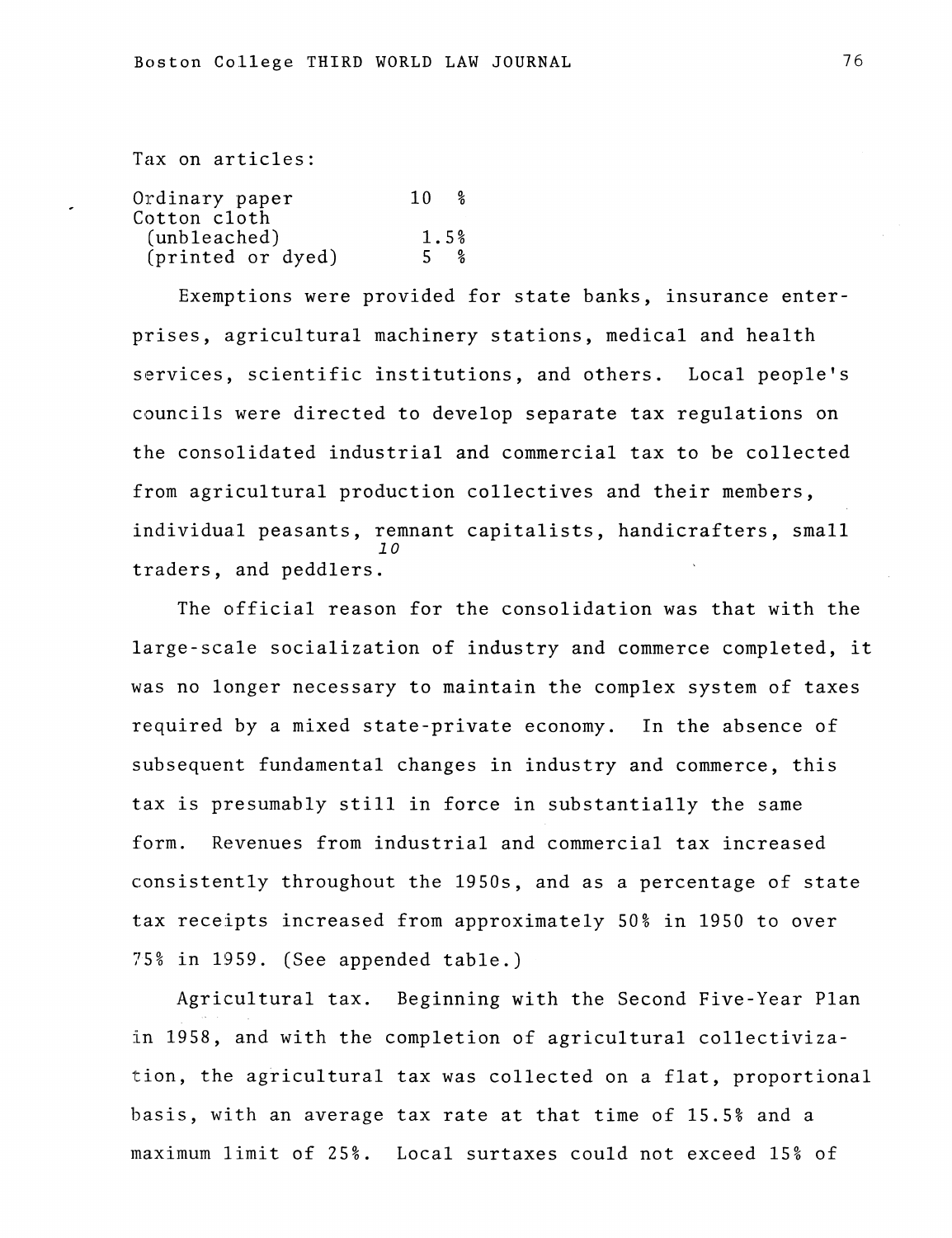the regular tax. (Between 1949 and 1958, a progressive scale of agricultural taxation was used in many parts of China.) The tax was assessed not on the actual yield, but on the basis of the average annual harvest, defined as the crop harvested from land of a certain category under certain natural conditions, by the usual methods of labor, organization and planting. The tax was supposed to remain unchanged for periods of at least 5 years, except in cases of government capital investment. This was intended to provide the peasants with an incentive to increase production since any excess over average annual harvest would 11 be tax-exempt. Fixing the agricultural tax independently of  $\frac{1}{2}$ actual production continues to be the practice in China today. The tax is assessed on all land producing food grains, potatoes, and income-producing crops. The tax is collected principally in the form of food grains. With collectivization, the accounting unit and taxpayer became the cooperative. The average agriculture tax rate was officially reported to be 5% in 1976.

Besides the industrial and commercial and agricultural taxes, there are two other taxes collected by the central government- the salt tax and the customs duties. Unlike the former two taxes, the latter two taxes cannot be expanded by local surtaxes; Ease of administration is probably why the venerable salt tax was continued by the Communist government, despite its regressive burden on the consumer. It provided 1-3% of state revenues during the 1950s. Customs duties on both imports and exports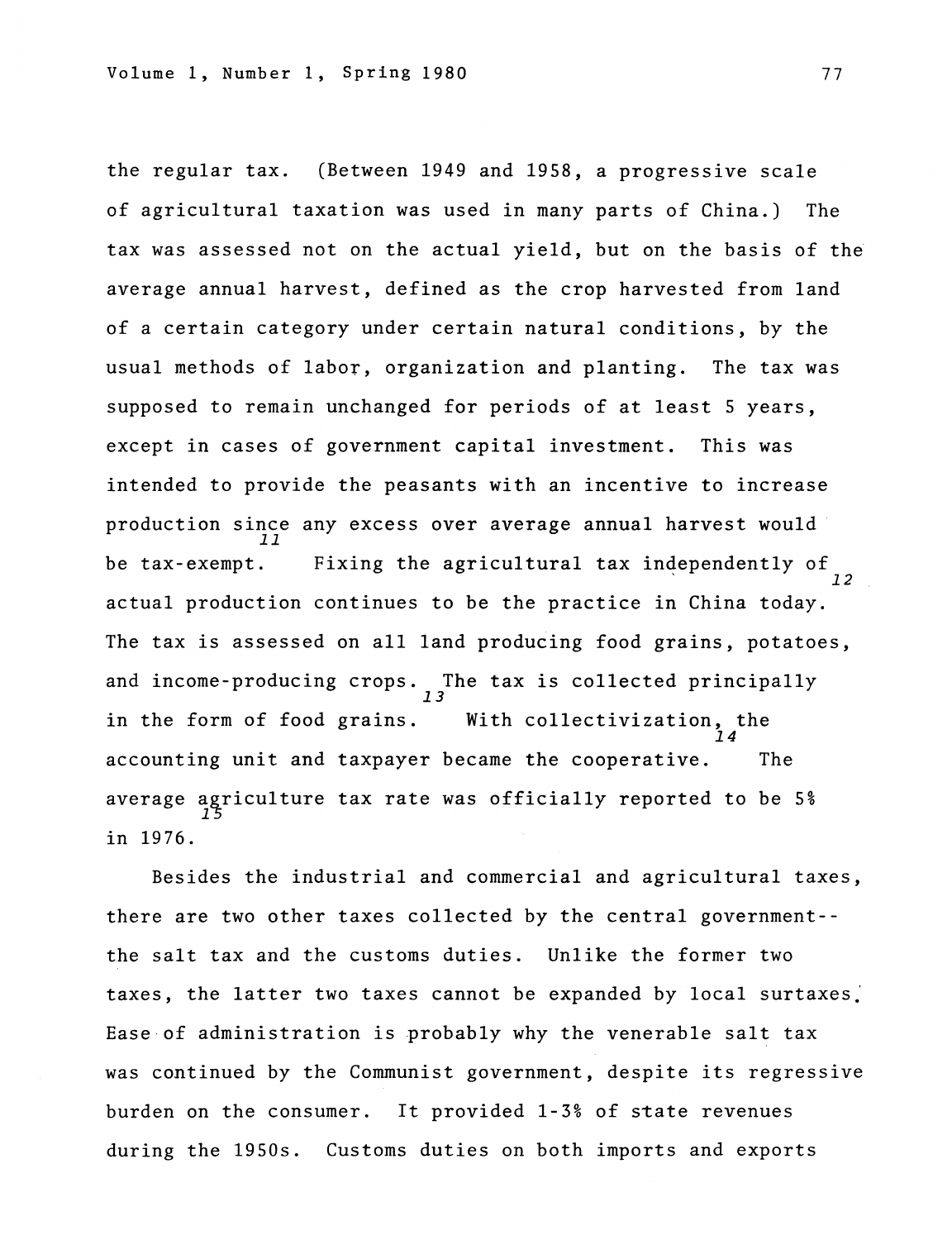provided revenue to the state budget in the 1950s on about the same scale as the salt tax. Export duties were abolished in 1959. Duties on imports varied, with low duties on essential goods such as machinery and raw materials, higher duties on Customs duties averaged 12% of imports in the luxury goods. early 1950s.

There are a number of minor local taxes in China which are not included in the state budget. There is an urban real estate tax and license fees on vehicles including bicycles. <sup>17</sup><br>There is a livestock tax. In the 1950s there were taxes on hotels, restaurants, amusements, and slaughtering animals which 18 may still be in force.

Based on the limited materials reviewed at the time of writing this draft, a few preliminary propositions can be put forth:

1. Taxes were considerably more important sources of revenue in the early years after liberation and are considerably less important now.

As the figures on the appended table confirm, taxes provided more than half of China's state revenue until 1955, and very nearly half the state revenue until 1958. Although total tax revenues quadrupled between 1950 and 1959, the tax revenue proportion of state revenues declined from nearly 80% to less than 40% in 1959. The growth in tax revenue was attributable mainly to the industrial and commercial tax which increased by a factor of more than 6 between 1950 and 1959. The decline in the tax revenue portion of state revenues is attributable to

78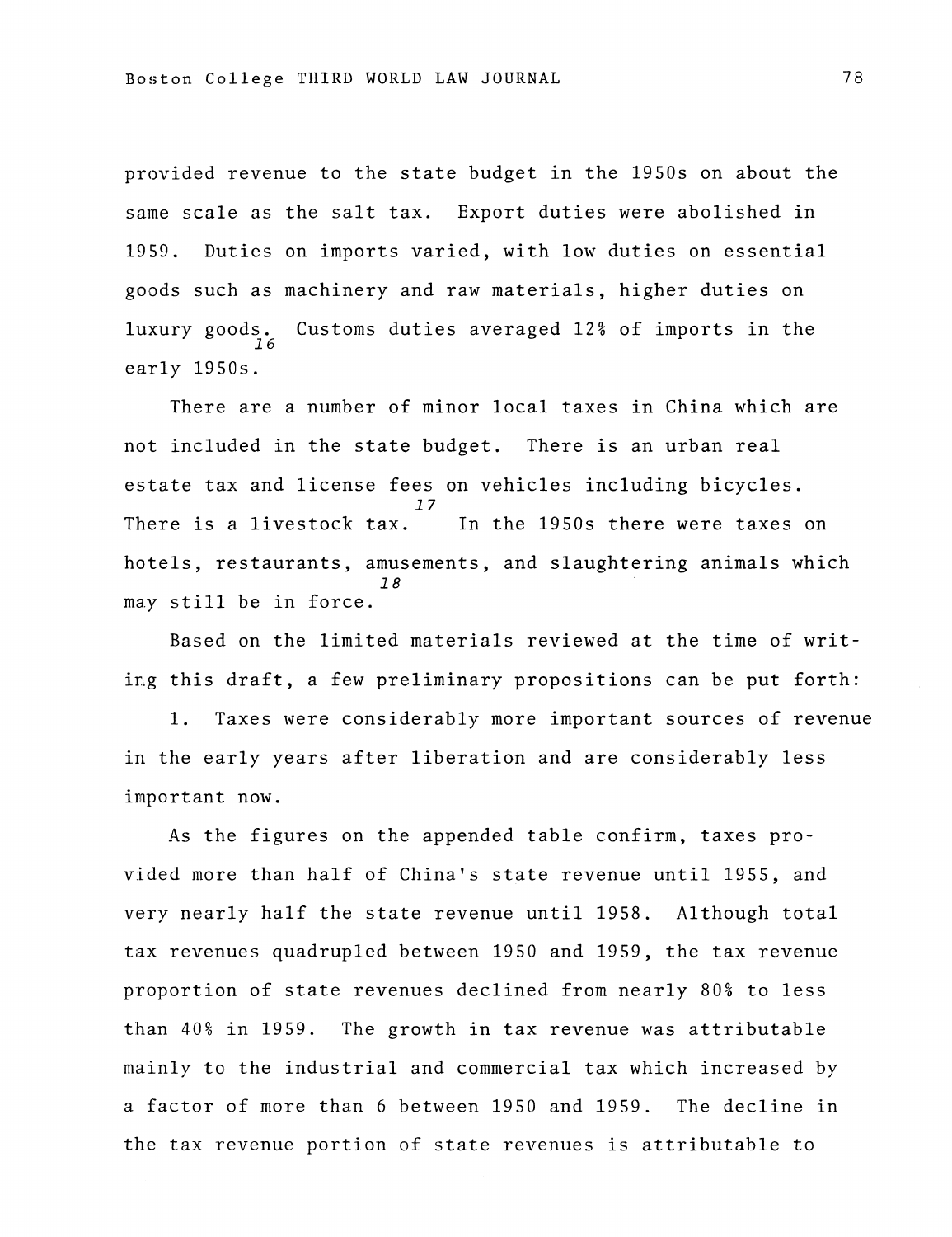dramatic increases in profits from state enterprises during this period. In 1976, total revenue from state enterprises was *19* <sup>~</sup> stated to be around 90% of total state revenue. These changes are consistent with the change from private to state ownership in the 1950s and the development of industry and commerce as state-owned enterprises.

2. Development of the Chinese tax system has been characterized by relatively sophisticated attempts to regulate the economy as well as raise revenue.

Premier Chou En-Iai stated the government's tax policy at a financial conference held in August 1953:

*"The task of state taxes is on the one hand* to *increase*  to *the maximum the mobilization of accumulations, contributing thereby* to *the construction of very important projects and, on the other hand, state taxes should regulate the incomes of various classes, should assist in strengthening the alliance of the working class and the peasantry. In addition, the tax system should be a weapon for the defense and development of the socialist and semi-socialist economy, a weapon of the policy of gradual and differential utilization, limitation, and transformation (li yong, xian zhi, gai zao) of capitalist industry and trade ... The tax policy should reflect a different attitude towards the state and private enterprises."20* 

In the early years after liberation when capitalists still owned various means of production, the new Chinese government offered income tax incentives to induce private investment in certain industrial production, as opposed to commerce. The largest tax reduction of 40% was available to certain machinebuilding enterprises. At the same time, state enterprises received preferential exemptions and tax reductions which effectively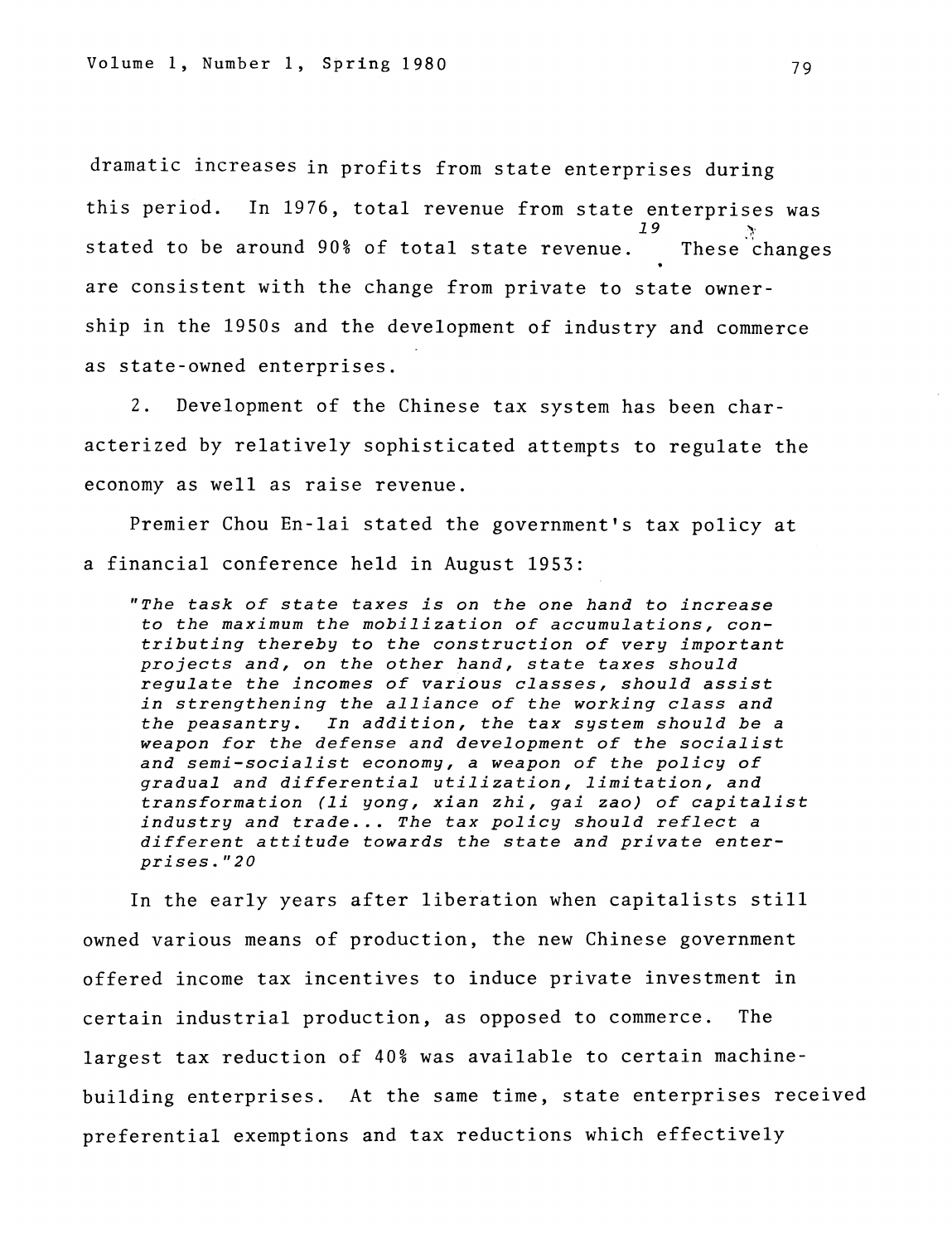shifted the tax burden onto private enterprises. As noted, state enterprises were entirely exempt from the income tax. Beginning in 1954, they were exempted from paying turnover and business taxes on wholesale trade and turnover of semi-processed goods. In 1955, the business tax was increased on private trade but was reduced in cases of trade with or on instructions of state cooperative organizations. Artisans and traders were induced to form cooperatives by income tax exemptions and business taxes. Income taxes were automatically readjusted or indexed for inflation in the early years. Wage and price regulation prevented private enterprises from passing increased tax burdens onto consumers or employees.  $2^1$  Tax incentives of sorts still are afforded under the general principle of taxing industry lighter than commerce, and rural enterprises lighter than urban enterprises. A new tax reduction for rural industrial enterprises was announced in March 1979.<sup>22</sup>

After land reform, a progressive agricultural tax was imposed in some parts of China to restrict the development of rich peasants. Following collectivization when the tax was made proportional, a 10-50% surcharge was imposed on the few remaining individual farmers to encourage them to join the collective movement. 23 Setting stable tax levels for fiveyear periods has already been mentioned as one means of encouraging increased agricultural production, both before and after collectivization. Agricultural tax exemptions are provided for newly-reclaimed wasteland in order to encourage such reclamation. <sup>24</sup>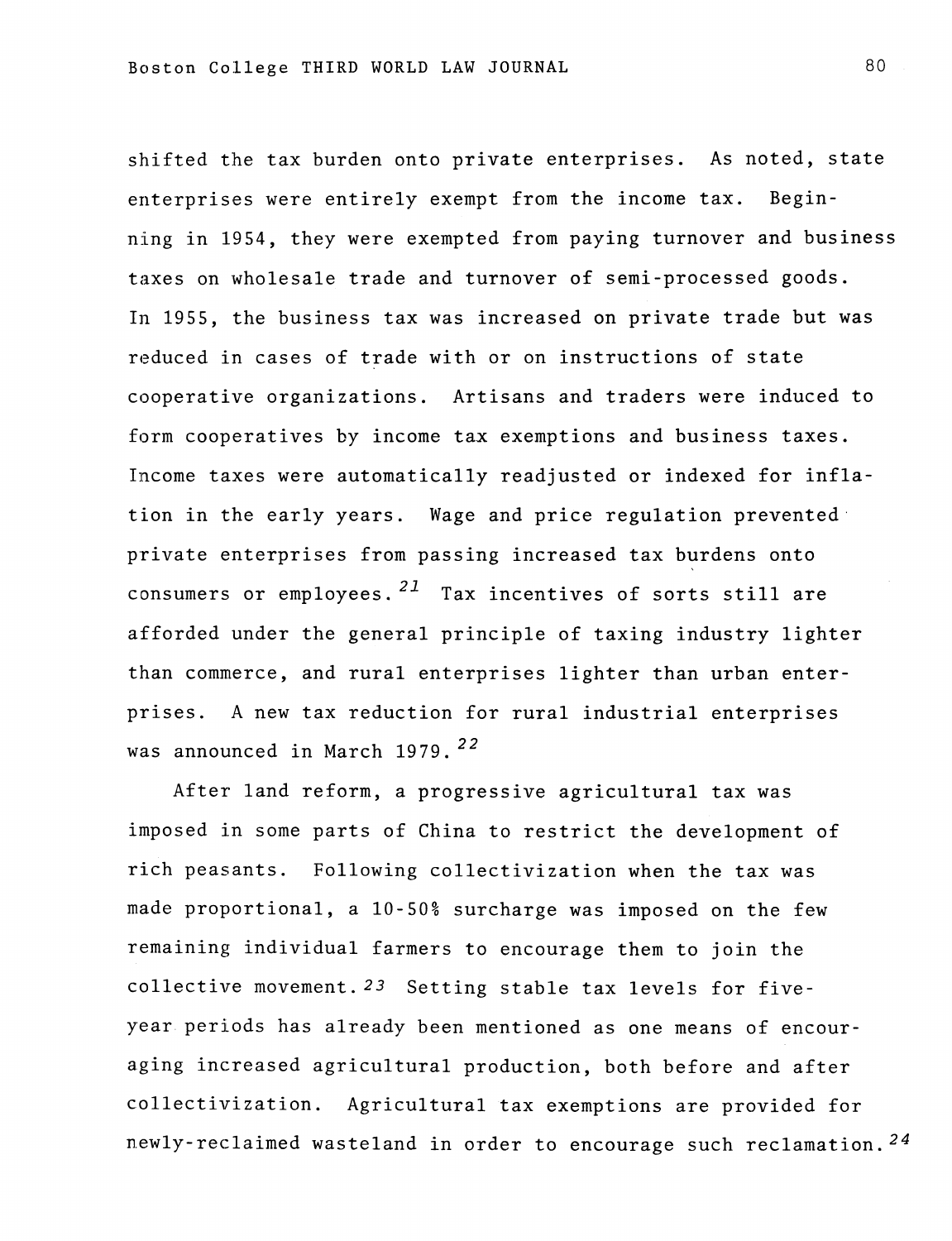Taxation was not merely a revenue-raising system, but an important means of supervising and controlling both private enterprise and the financial and economic activities of cooperatives and state enterprises. The tax system was an effective check against the expansion or revival of petty trade, private capitalist and rich peasant economies.

3. There seems to be a surprising emphasis in the PRC tax system on regressive commodity and trade taxes.

On 22 March 1950, People's Daily commented that, "most of the taxation in cities takes the form of indirect taxes (jian jie shui) i.e. they do not burden the industrialist or the merchant, but are transmitted (zhuan jia) to a large number of consumers."<sup>25</sup> Notwithstanding the subsequent submission of the industrialists and merchants to nationalization, the fact remains that the Chinese tax system, possibly for good reasons, has favored relatively regressive commodity and trade taxes over what in the West are considered more progressive forms of taxation.

The salt tax is the clearest example of a regressive tax which is a heavier burden on the poor than on those with surplus income. Similarly, the industrial and commercial tax both before and after consolidation had the effect of raising consumer prices for all, though the potential regressive effect may be offset somewhat by the preferential rates on foodstuffs and necessary consumer goods. It is difficult to estimate whether the agricultural tax has a progressive or regressive impact.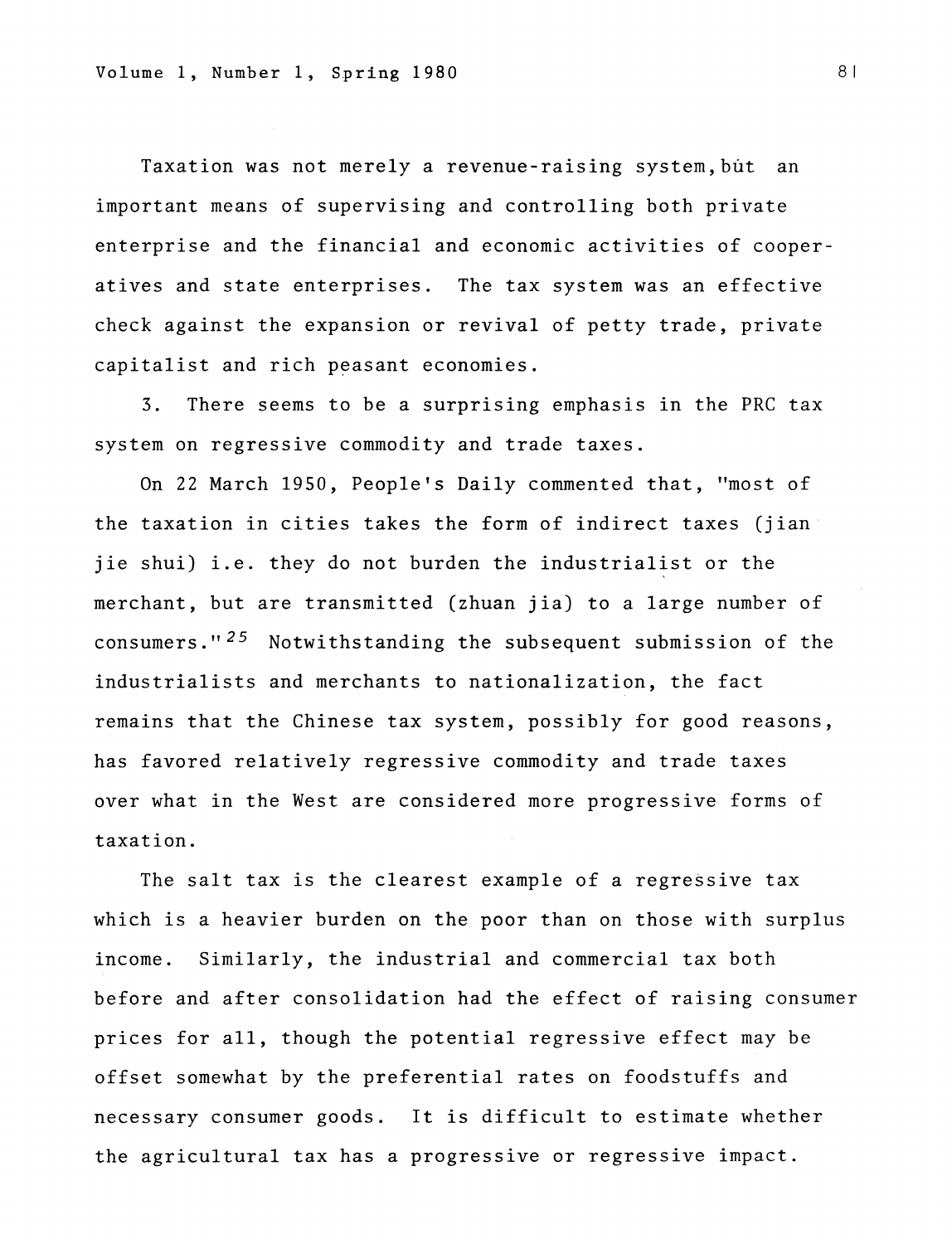Local adjustments in the generally flat-rate proportional tax may provide a measure of progressivity.

While there was an income tax on private business enterprises, at least prior to 1958, there has never been a tax on wages in the PRC, although wage differentials were large in the early years and still vary today, and although the First National Taxation Conference held in Peking in November 1949, had recommended instituting a tax on wages and rewards.  $26$  A 5% tax withheld on interest from bank deposits, bonds, and loans was instituted in 1950, but was repealed in 1959, although large bank deposits and government bonds were still outstanding at that time. <sup>27</sup> Although the First National Taxation Conference also recommended the establishment of a tax on inheritances, no inheritance tax has ever been established. So, the PRC remains a country where wealth can be freely passed from one generation to another, without taxation.

The justification for such a tax structure of indirect, regressive, or at best proportional taxes has to be its relative ease of administration. Collection of indirect taxes at points of production or distribution is clearly more easily accomplished than collecting directly from millions of individuals or collectives. It could also be argued that the reasons for a progressive tax structure had largely disappeared with the completion of the socialization of industry and the collectivization of agriculture around 1958. Differences in income today, it could be pointed out, exist only because it is government policy that such dif-

82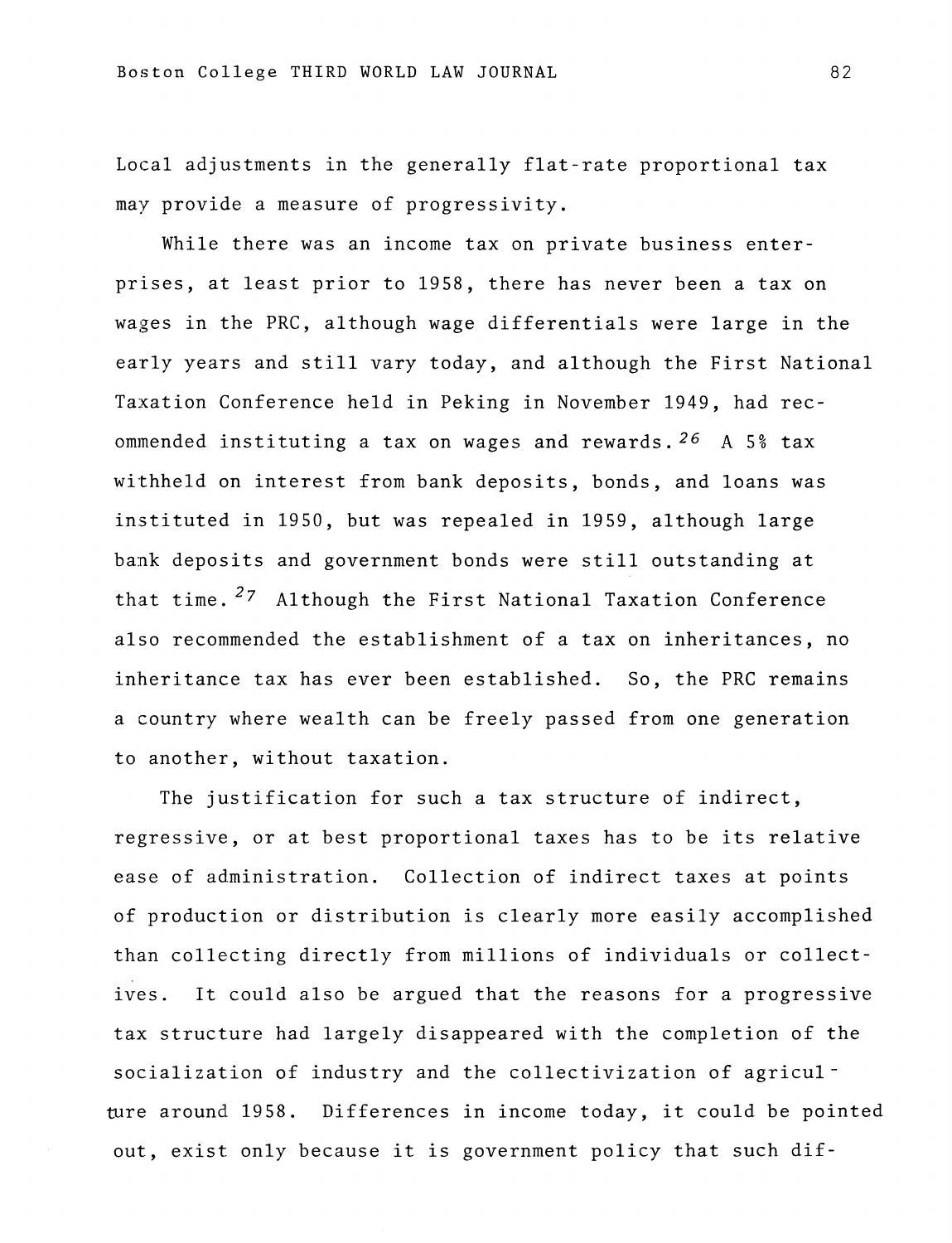ferences be tolerated. If it were government policy to narrow the differences, more direct methods are available than progressive taxation.

4. Despite lack of detail and incompleteness in the tax regulations which could be expected to result at times in unevenness and uncertainty in application of taxes, the PRC tax system seems to have provided a reliable flow of revenue with minimal costs or problems.

In the early years of the PRC, despite the promulgation of tax regulations, a system of "democratic evaluation" was extensively employed by which businessmen were asked to suggest each other's tax obligations, which were then established by committee. Resort to this method could be attributable to poor accounting practices, as well as to insufficiently specific regulations. Committees were also widespread in the countryside to determine the average annual harvest for each piece of land. 28 Despite the simplification of the tax structure and the underlying social structure in the 1950s, it can be anticipated that the determination of average annual harvests would at least create problems as to the appropriate measuring period. The proper classification of commodities, and especially of new industrial products, would continue to be a problem in many cases under any system of industrial and commercial taxation.

It seems clear (see appended table) that the tax system was the principal source of state revenue in the critical early years of the PRC, and proved to be a consistent and reliable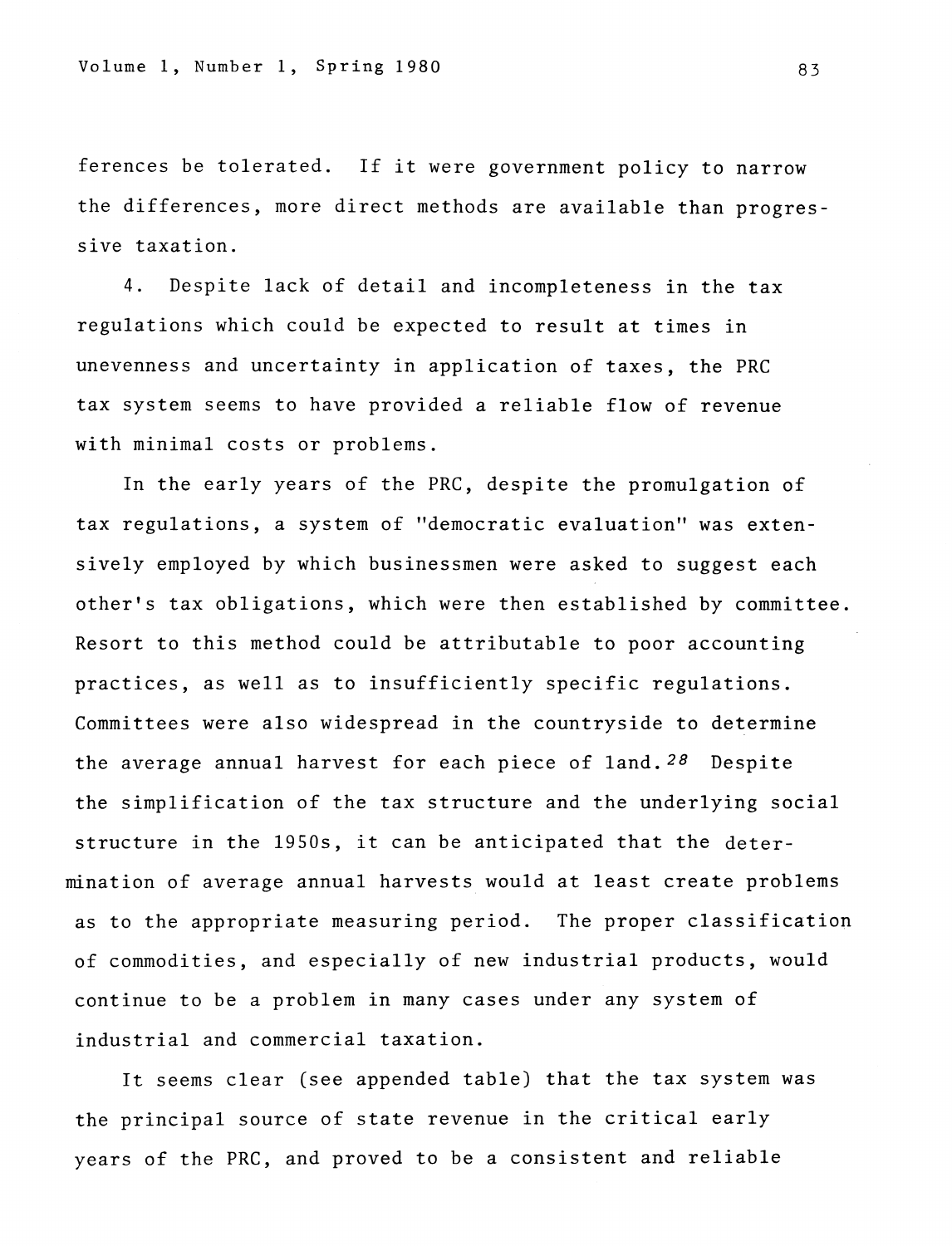$\ddot{\phantom{a}}$ 

source of increasing revenues in later years. While the relative importance of taxes may be less today, it is doubtful that the economy could have been stabilized and the new society established without the relatively efficient administration of the new tax system established after liberation.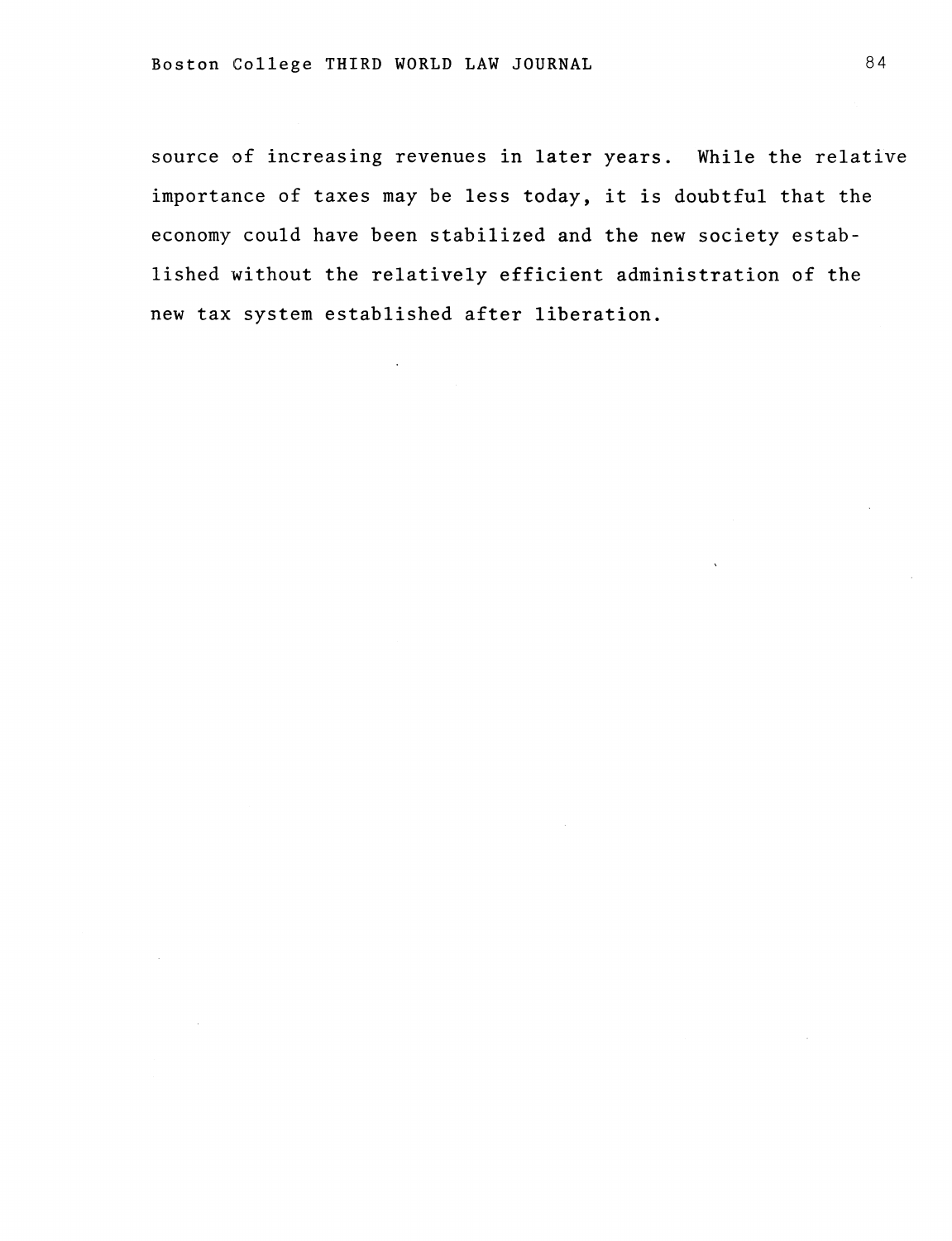|                                                                                                                            |                     |                     |                     |                     |                     |                     | Million Current Yuan                      |                     |                     |                     |
|----------------------------------------------------------------------------------------------------------------------------|---------------------|---------------------|---------------------|---------------------|---------------------|---------------------|-------------------------------------------|---------------------|---------------------|---------------------|
| Tax Revenue                                                                                                                | 1950                | 1951                | 1952                | 1953                | 1954                | 1955                | 1956                                      | 1957                | 1958                | 1959                |
| Agricultural taxes<br>Salt Taxes<br>Customs receipts<br>Industrial and<br>commercial taxes                                 | 1,910<br>268<br>365 | 2,169<br>339<br>693 | 2,704<br>405<br>481 | 2,711<br>461<br>505 | 3,278<br>521<br>412 | 3,054<br>481<br>466 | 2,965<br>483<br>542                       | 2,970<br>620<br>460 | 3,260<br>620<br>580 | 3,300<br>650<br>650 |
|                                                                                                                            | 2,363               | 4,745               | 6,147               | 8,250               | 8,972               | 8,725               | 10.098                                    | 11.300              | 14.179              | 15.698              |
| Private business<br>Cooperatives<br>Joint public-private<br>enterprises<br>State enterprises                               | 1,910<br>N.A.       | 3,312<br>N.A.       | 3,458<br>190        | 3,422<br>534        | 2,872<br>925        | 1,671<br>1,128      | 640<br>1,580                              | 240<br>2,205        | N.A.<br>N.A.        | N.A.<br>N.A.        |
|                                                                                                                            | N.A.<br>453         | N.A.<br>1,433       | 184<br>2,315        | 265<br>4,029        | 422<br>4,753        | 556<br>5,370        | 1,580<br>6,298                            | 2,855<br>6,000      | N.A.<br>N.A.        | N.A.<br>N.A.        |
| Miscellaneous tax<br>receipts                                                                                              | $\mathbf{1}$        | 167                 | 32                  | 40                  | 35                  | 19                  | $\overline{0}$                            | 140                 | 91                  | 172                 |
| Total Tax Revenue                                                                                                          | 4,898               | 8,113               | 9,769               | 11,967              | 13,218              | 12,745              | 14,088                                    | 15,490              | 18,730              | 20.470              |
| Nontax Revenue                                                                                                             |                     |                     |                     |                     |                     |                     |                                           |                     |                     |                     |
| Profits from state<br>enterprises<br>Depreciation reserves<br>and other income from                                        | 870                 | 3,050               | 4,653               | 6,369               | 8,457               | 9,404               | 11,414                                    | 11,363              | 18.719              | 28.590              |
| state enterprises                                                                                                          |                     |                     | 1,077               | 1,301               | 1,503               | 1,786               | 2,016                                     | 3,057               | 3,301               | 4.770               |
| Receipts from foreign<br>loans<br>Receipts from domestic<br>bonds<br>Receipts from insurance<br>operations<br>Other Income | 244                 | 625                 | 1,305               | 438                 | 884                 | 1,657               | 117                                       | 23                  | $\mathbf{0}$        | $\overline{0}$      |
|                                                                                                                            | 260                 | $\boldsymbol{0}$    | 0                   | $\mathbf{0}$        | 836                 | 619                 | 607                                       | 650                 | 790                 | $\mathbf{0}$        |
|                                                                                                                            | N.A.<br>247         | N.A.<br>1,179       | N.A.<br>756         | 52<br>1,635         | 70<br>1,269         | 84<br>908           | $\bf{0}$<br>501                           | 27<br>410           | $10\,$<br>310       | N.A.<br>330         |
| Total nontax<br>revenue                                                                                                    | 1,621               | 4,854               | 7,791               | 9,795               | 13,019              | 14,458              | 14,655                                    | 15,530              | 23,130              | 33,690              |
| Total budgetary<br>revenue<br>From Ecklund, Taxation in Communist China, 1950-1959 (C.I.A., 1961), p. 10                   | 6,519               | 12,967              |                     |                     |                     |                     | 17,560 21,762 26,237 27,203 28,743 31,020 |                     | 41,860              | 54,160              |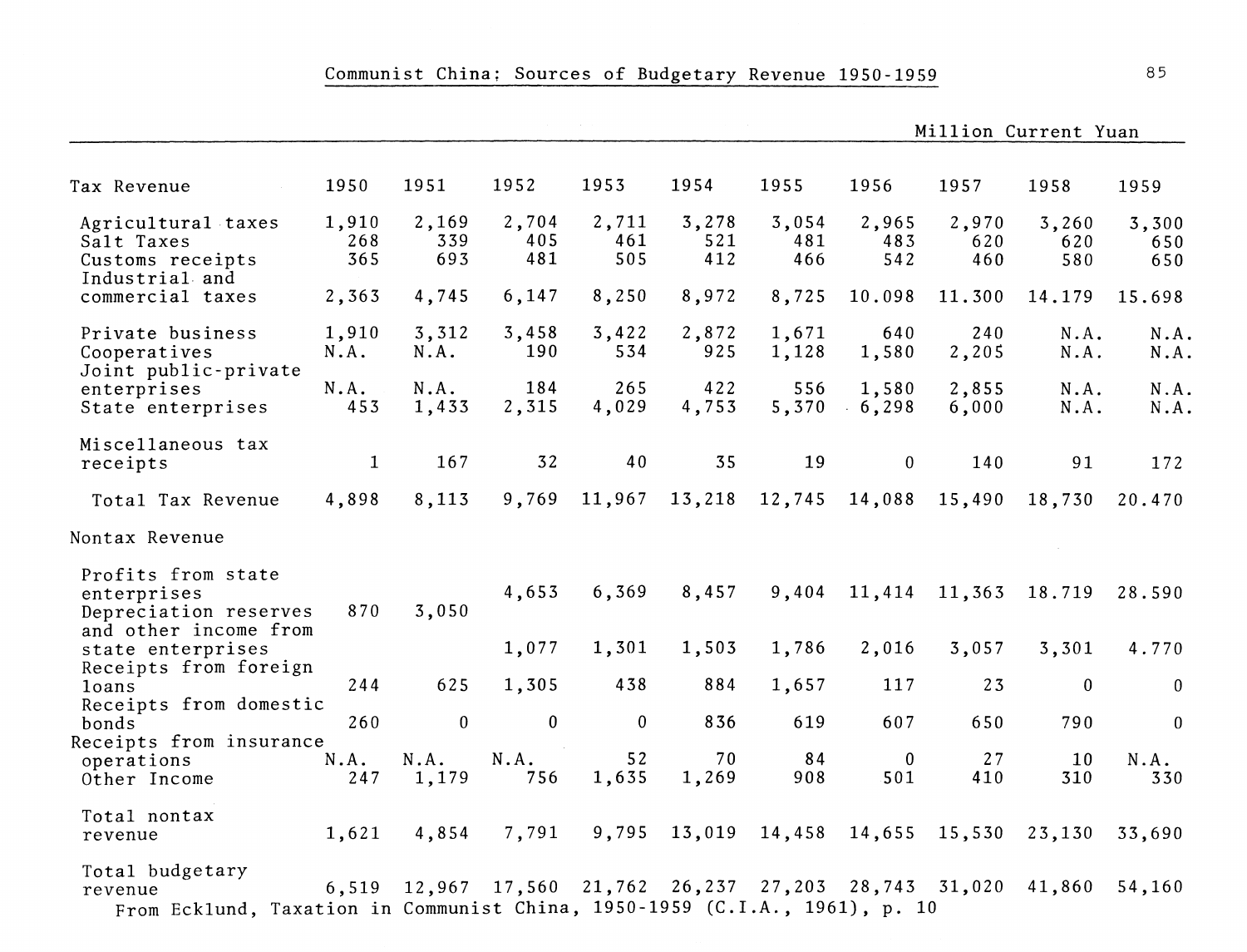- 1. Regulations on the Administration of National Taxation (quan guo shui zheng shi shi yao ze), 31 January 1950. In Chao Kuo-chun, Economic Planning and Organization in Mainland China, Vol. 1, Cambridge, Mass., 1959, 226.
- 2. The most extensive study is by the Soviet scholar, A.I. Chekutov, Nalogovaia Sistema Kitaiskoi Nardnoi Respubliki, Moskva 1962. A US Joint Publications Research Service (JPRS) translation is available: JPRS 17, 675 (15 February 1963). This text is a long narrative description of the development of the Chinese tax system, very sympathetic, containing useful information in a straight chronological format.

In July 1961, the US Central Intelligence Agency completed a report on Taxation in Communist China, 1950-1959, prepared by George N. Ecklund. The report bears the reference number CIA/RR ER 61-32. The report is not now classified. It is not known if the report was ever classified (i.e. secret). Another useful book is by Chao Kuo-chun, Economic Planning and Organization in Mainland Chian, A Documentary Study (1949-1957), published in 1959 by the Center for East Asian Studies, Harvard University. Included are selected translations from Chinese tax regulations and documents of the period.

A shorter study, "Taxes on Industry and Commerce, 1949-1959", appears in China News Analysis No. 290 (28 August 1959). Original documentation is found in "Collection of PRC Laws and Regulations" (zhong hua ren min gong he guo fa gui hui pien). Some of this material is available in translation in Current Background or Survey of the China Mainland Press. A useful bibliographic guide is Chinese Law Past and Present by Fu-shun Lin, published in 1966 by the East Asian Institute, Columbia University.

- 3. See for example, Wei Min, "China's Tax Policy", 18 Peking Review 1975 No. 37, 23-25; and Peng Kuang-hsi, Why China Has No Inflation, Peking 1976. On 10 December 1978, the delegation of the National Steering Committee of the US-China People's Friendship Association received a briefing given by the China Council for the Promotion of International Trade. Answering the questions on taxation was Cheng Chin-wei, Researcher.
- 4. Ecklund, in his report for the Central Intelligence Agency, op. cit., note 2, treats revenue from state enterprises as one form of Chinese taxation.
- 5. Cheng Chin-wei, China Council for the Promotion of International Trade, 10 December 1979. See note 3, supra.
- 6. Chekutov, op. cit., note 2, at JPRS, op. cit., note 2, 127-129. Ecklund, op. cit., note 2,25.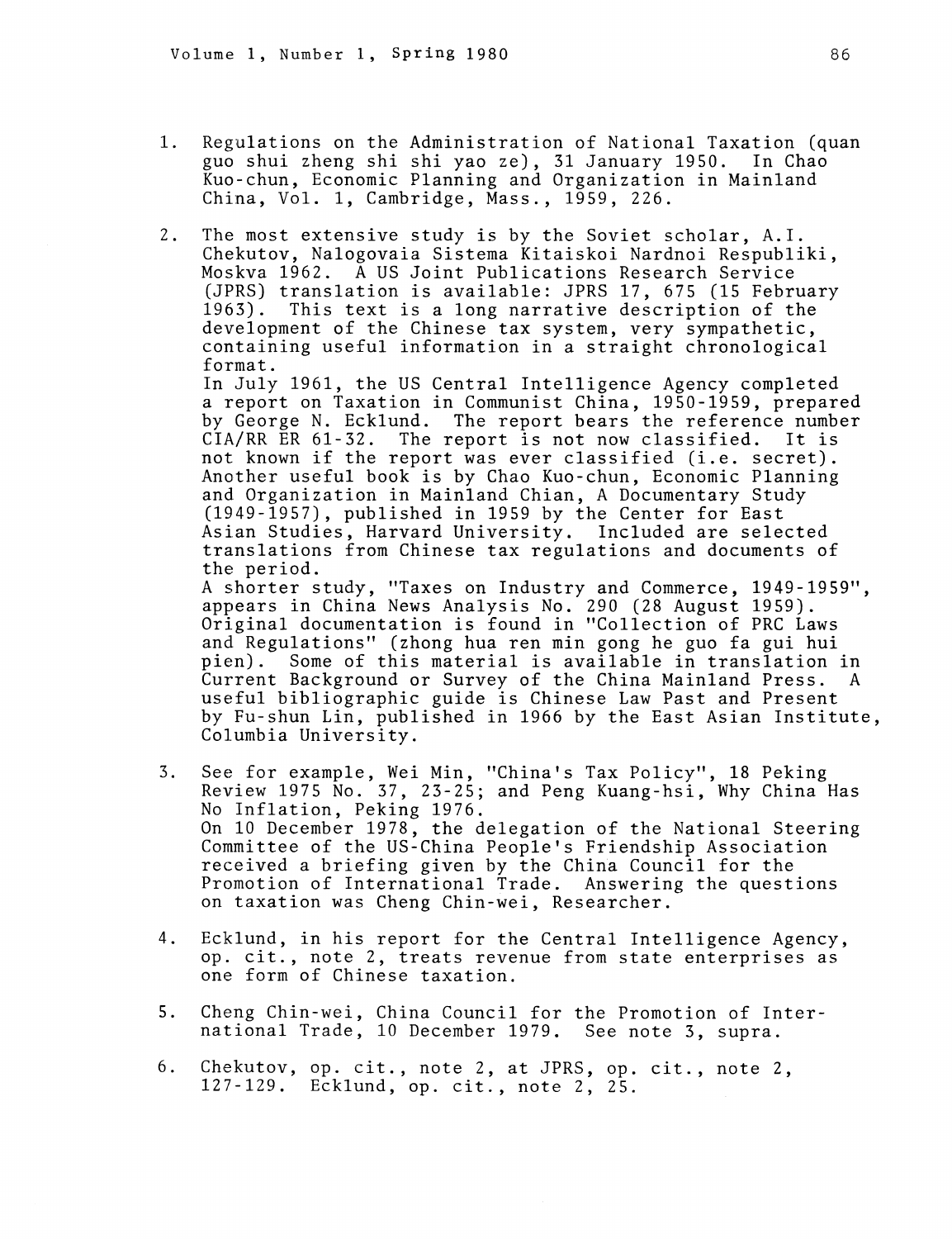- 7. Chekutov, op. cit., note 2, at JPRS, op. cit., note 2, 129-130. Ecklund, op. cit. , note 2, 21-23.
- 8. Chekutov, op. cit., note 2, at JPRS, op. cit., note 2, 130-134. Ecklund, op. cit., note 2, 19-21.
- 9. Chao, op. cit., note 2, 185-186. Chekutov, op. cit., note 2, at JPRS, op. cit., note 2, 49-50, 134. Ecklund, op. cit., note 2, 20.
- 10. "Draft Regulations ... ;" "Draft Implementation Rules of the People's Republic of China Governing the Consolidated Industrial and Commercial Tax, Current Background 1958, No. 527.
- 11. Chao, op. cit., note 2, 188-190. Chekutov, op. cit., note 2, at JPRS, op. cit., note 2, 83-86.
- 12. Wei Min, "China's Tax Policy", 18 Peking Review 1975 No. 27, 25. Also confirmed by Cheng Chin-wei, Briefing, 10 December 1978, op. cit., note 3.
- 13. Ecklund, op. cit., note 2, 12.
- 14. Id., 16.
- 15. Peng Kuang-hsi, op. cit., note 3, 40. Cheng Chin-wei estimated the average agriculture tax as 6% of the total value of agricultural production. Briefing, 10 December 1978, op: cit., note 3 .
- 16. Ecklund, op. cit., note 2, 23-24, 29-31.
- 17. Peng, op. cit., note 3, 40. 21 Peking Review 1978 No.2, 31.
- 18. Chekutov, op. cit., note 2, at JPRS, op. cit., note 2, 31- 33. But none of these taxes were mentioned by Wei Min, op. cit., note 3; or by Cheng Chin-wei, op. cit., note 3.
- 19. Peng, op. cit., note 3, 39-40. Confirmed by Cheng Chin-wei, op. cit., note 3.
- 20. Chekutov, op. cit., note 2, at JPRS, op. cit., note 2, 124- 125.
- 21. id., 47, 50, 73, 137, 154.
- 22. 22 Beijing Review 1979 No. 11, 12. See also Wei Min, op. cit., note 3, 25.